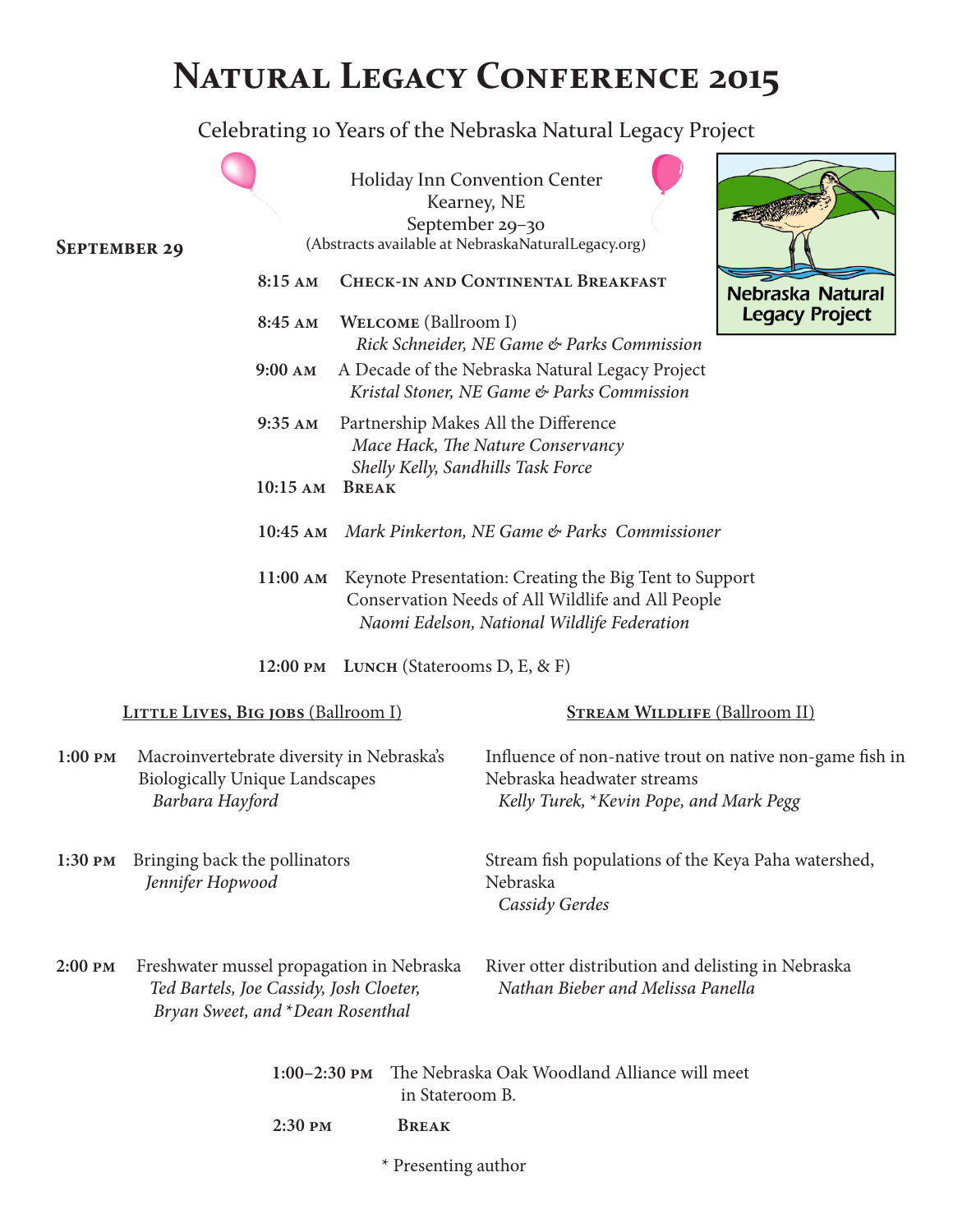#### **3:00 pm** Ecosystem stewardship approach to restoring riparian cottonwood communities: restoring cottonwood dynamics with fire \**Carissa L. Wonkka, Dirac Twidwell, Christine H. Bielski, and Craig R. Allen* **Conserving Rare Plants and Woodlands**  (Ballroom I) **All about the Birds**  (Ballroom II) Nest survival of shortgrass prairie birds in an adaptive grazing management plan  *Amber Carver,* \**Angela M. Dwyer, and Michael Wunder* SEPTEMBER 29 (CONT.) First documented nesting of Northern Saw-whet Owls in Nebraska  *Wayne Mollhoff* **3:30 pm** Rare plant surveys in western Nebraska: Kimball Grasslands and sandsage prairie clover (*Dalea cylindriceps*) *Jim Locklear* **September 30 4:00 pm** What is growing? Where? And why? Monitoring and modeling oak seedling regeneration and tree community composition in Indian Cave State Park \**Daniel R. Uden and Noelle M. Hart* **4:30 pm** Balancing conflicting values of ecosystem services: adaptive management along the rangeland-woodland interface \**Kent Fricke and Joseph Fontaine* Habitat use of Mountain Plovers during nest incubation  *Colin Woolley* Indirect effects of a wind energy facility on the behavior of Greater Prairie-Chickens (*Tympanuchus cupido pinnatus*) at leks in Nebraska \**Mary Bomberger Brown, Jennifer A. Smith, Cara E.Whalen, and Larkin A. Powell* **6:00 pm Dinner** (Staterooms D, E, & F) After-dinner presentation: Influence of Creative Pursuits on Conservation  *Marian Langan, Executive Director of Audubon Nebraska*  **5:00–6:00 pm Cash Bar** (Staterooms D, E, & F) **8:00–8:30 am Continental Breakfast** Check-in for Day 2 registrants only **8:30 am Welcome and Announcements** (Ballroom I)

| <b>WELCOME AND ANNOUNCEMENTS (Ballroom I)</b><br>Melissa Panella                                                                                              |
|---------------------------------------------------------------------------------------------------------------------------------------------------------------|
| Quail successes in Missouri: partnerships,<br>progress, and prairies<br>Elsa Gallagher                                                                        |
| Midpoint of a 25-year implementation plan for<br>the Saline Wetlands Conservation Partnership<br>Tom Malmstrom                                                |
| Resilience of Sandhills Grassland to an extreme<br>wildfire and drought event<br>*Jack R. Arterburn, Dirac Twidwell, David A.<br>Wedin, and Walter H. Schacht |
|                                                                                                                                                               |